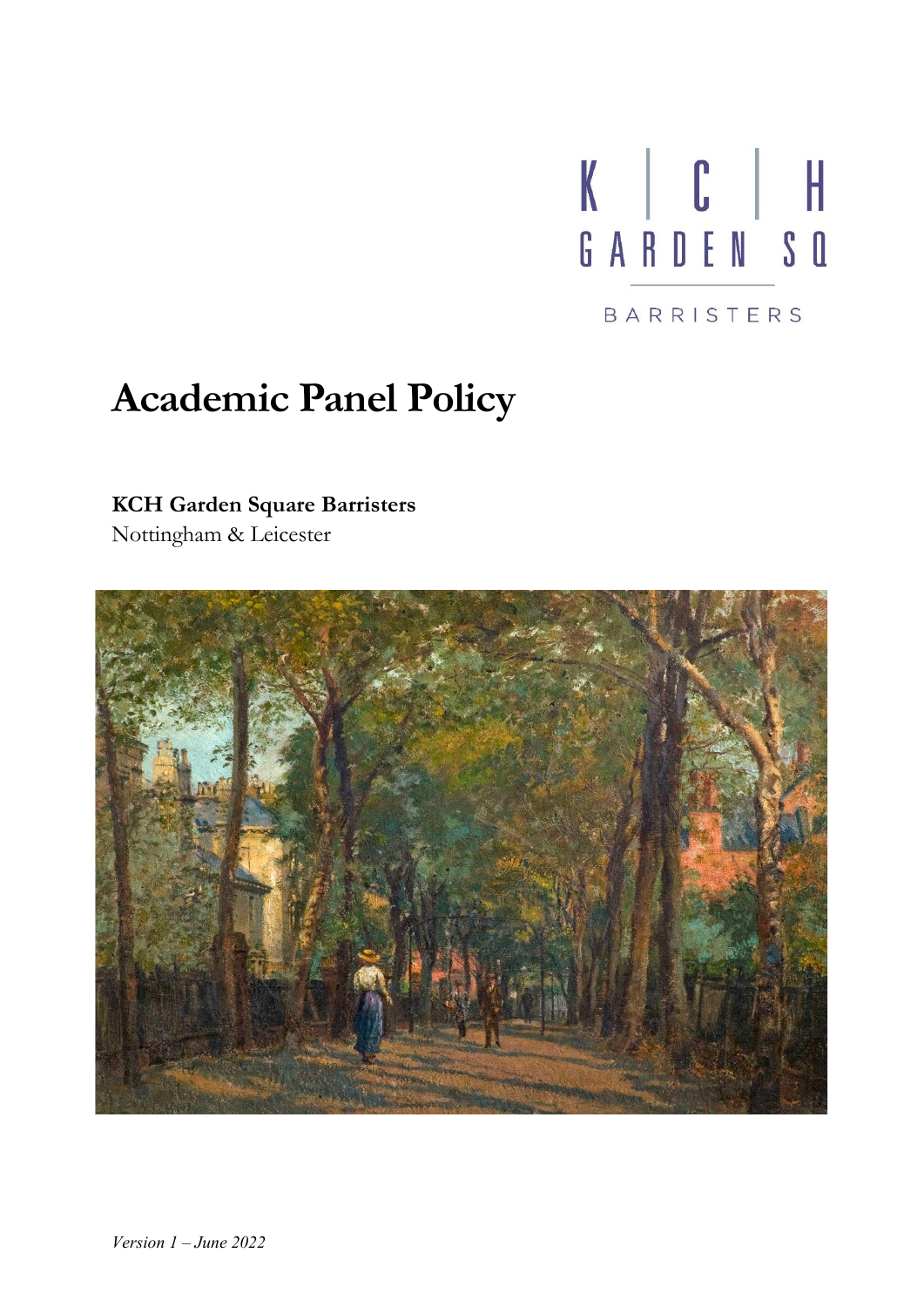### **OBJECTIVES OF THE ACADEMIC PANEL**

- 1. KCH Garden Square intends to recruit and maintain a panel of legal academics who have a status similar to that of a 'Door Tenant' within chambers. This panel shall be known as the KCH Garden Square Academic Panel ("the Academic Panel").
- 2. The objectives in establishing and maintaining the Academic Panel, are:
	- a. To promote links between KCH Garden Square and the academic community, including local academic institutions.
	- b. To facilitate easier access for legal academics and members of KCH Garden Square to one another for mutual professional benefit, including training, research, practice and cross qualification.
	- c. To provide research resources to members of KCH Garden Square in relation to their practice.
	- d. To promote high standards of training for CPD and pupillage training purposes both internally and as a service to clients.

#### **GENERAL PROVISIONS**

- 3. Operation of and recruitment to the Academic Panel is supervised by the Head of the Academic Panel. KCH Garden Square's board of directors may appoint any member of KCH Garden Square to the role of Head of the Academic Panel, for such term as it sees fit.
- 4. The Head of the Academic Panel may, at their discretion, appoint other members of KCH Garden Square to support them in their administration of the Academic Panel and seek assistance from KCH Garden Square's Administration Team.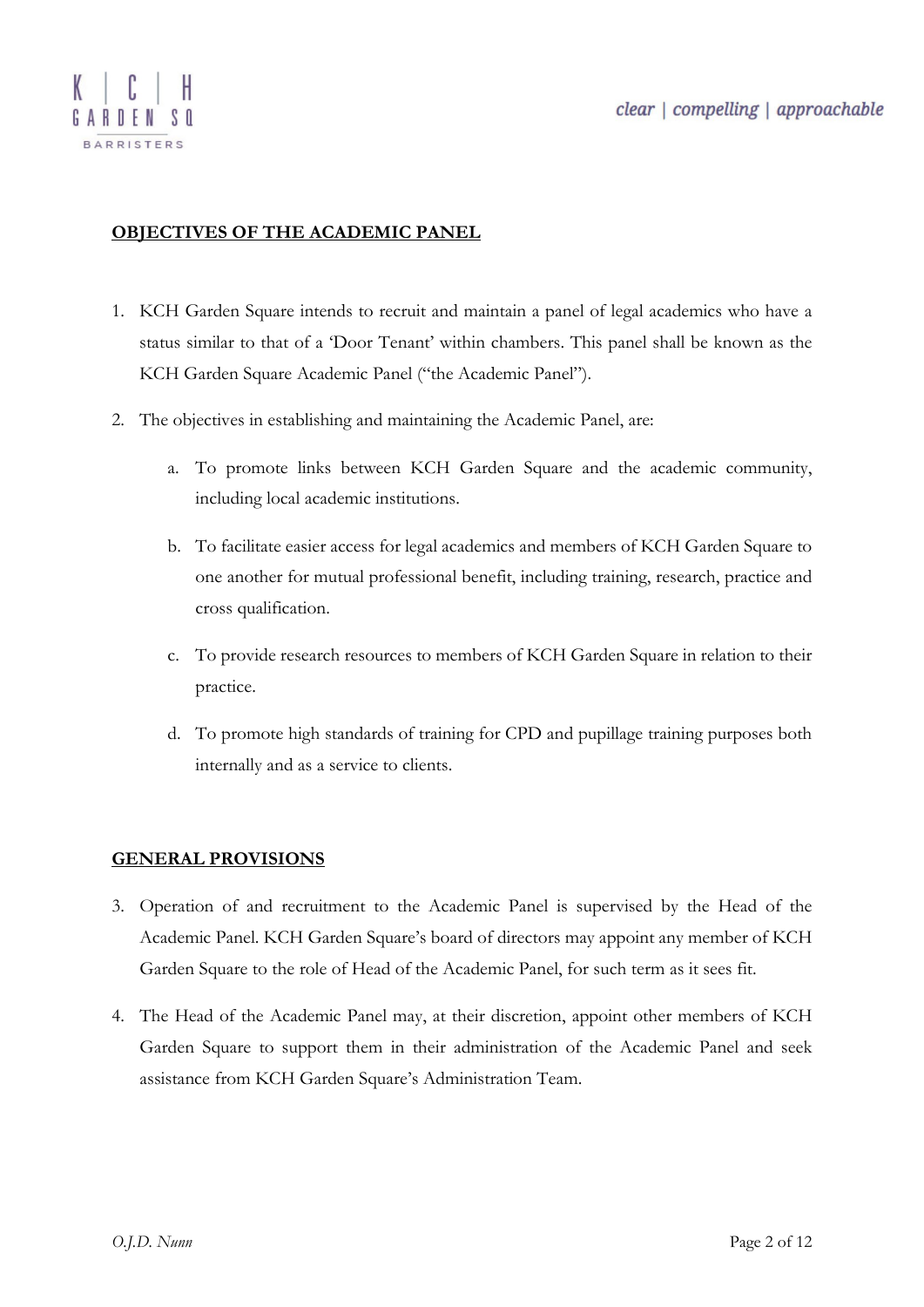

- 5. Membership of the Academic Panel at KCH Garden Square does not amount to 'member' or 'tenant' status within the meaning of KCH Garden Square's constitution. Members of the Academic Panel at KCH Garden Square do not have voting rights in relation to matters decided upon by any management committee, KCH Garden Square's board of directors, or by the membership of the Crime and/or Civil & Family Team.
- 6. Members of the Academic Panel are at liberty to apply for tenancy with KCH Garden Square, such applications being considered in accordance with KCH Garden Square's recruitment policy, as in force from time to time.
- 7. Applications for membership of the Academic Panel will be considered in accordance with fair recruitment standards and principles of equality & diversity as per the BSB Handbook and in accordance with KCH Garden Square's Equality & Diversity Policy, as in force from time to time.
- 8. The names and details of members of the Academic Panel (an "Academic") shall be published on KCH Garden Square's website. Academics may refer to and publicise their membership of the Academic Panel as they see fit, but in doing so, must not suggest or give the impression that they are full members or tenants of KCH Garden Square, or that they are practising barristers (unless they are such full members and practising barristers, being regulated by and acting in accordance with the requirements, of the BSB).

#### **ADVERTISING FOR MEMBERS OF THE ACADEMIC PANEL**

- 9. The Head of the Academic Panel may invite applications to be made for membership of the Academic Panel as they see fit, including but not limited to:
	- a. Writing to academic institutions.
	- b. Adverts in legal and academic publications.
	- c. Adverts on KCH Garden Square's website.
	- d. Use of social media.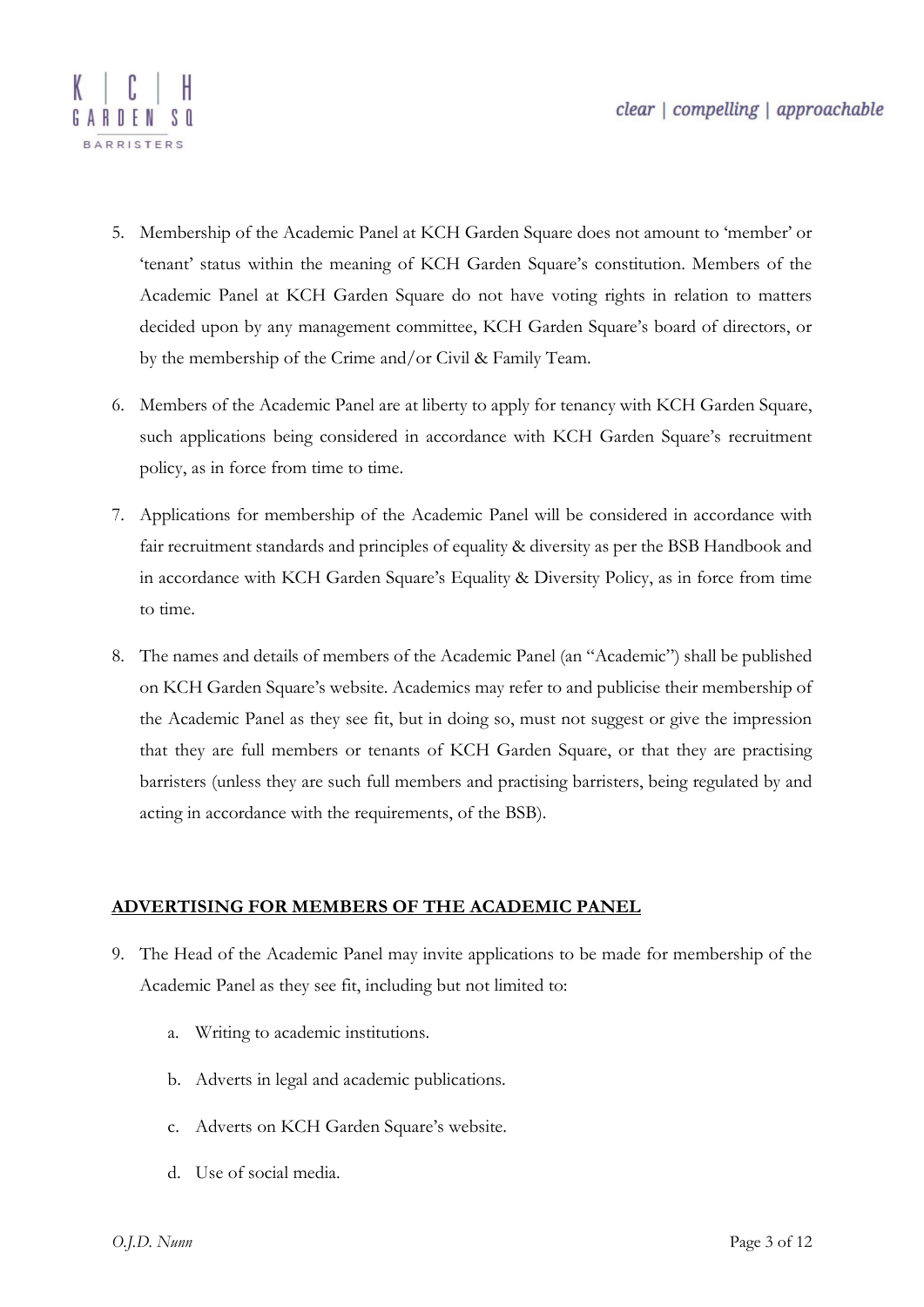

#### **METHOD OF APPLICATION FOR MEMBERSHIP OF THE ACADEMIC PANEL**

- 10. The Head of the Academic Panel may receive applications for membership of the Academic Panel by way of pro forma application form ("the Application Form"), so to ensure consistency and transparency.
- 11. The Head of the Academic Panel has discretion as to the form of application form to be used from time to time, save that the Application Form should be consistent with KCH Garden Square's (and the BSB's) principles of fair recruitment, equality, diversity and inclusivity.
- 12. A copy of the Application Form shall be available for download from KCH Garden Square's website.
- 13. References shall be sought in support of an application for membership of the Academic Panel, nominated referees only being contacted once a provisional decision has been made to make an offer of membership to a potential Academic.

#### **INTERVIEW AND SELECTION**

- 14. The selection criteria ("the Selection Criteria") is as follows:
	- a. Superior expertise and excellence in legal research, relevant to:
		- i. The practice of KCH Garden Square's members.
		- ii. An area of law in which KCH Garden Square's members wish to increase/commence practice.
	- b. The ability to offer research support to members of KCH Garden Square.
	- c. Excellent intellectual ability.
	- d. Excellent research skills, including by reference to the Research Excellence Framework ("REF").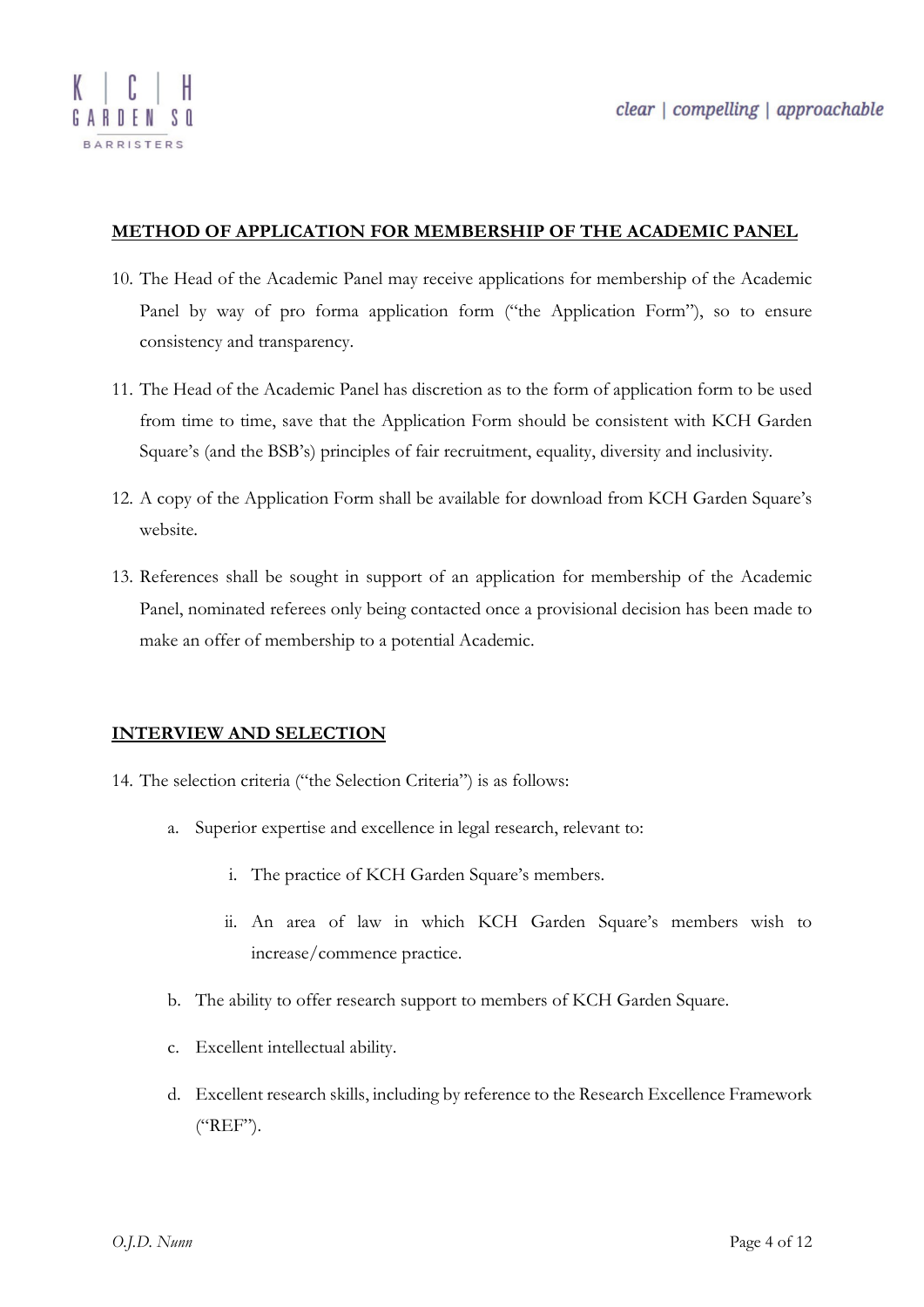

- e. Excellent teaching skill and practice, including by reference to the requirements for fellowship of the Higher Education Academy and the Teaching Excellence Framework  $($ "TEF").
- f. Excellent written and oral communication skills.
- g. Commitment to supporting KCH Garden Square and its members.
- h. Ability and willingness to deliver training to pupils, members and clients of KCH Garden Square.
- 15. Successful applicants for membership of the Academic Panel will typically:
	- a. Hold a PhD or have equivalent legal practice and/or academic experience.
	- b. Have recent and consistent excellent results in REF & TEF.
	- c. Have a track record of quality, peer reviewed, published articles.
	- d. Be a Fellow of the Higher Education Academy.
	- e. Hold a position at a University commensurate with the position of at least Senior Lecturer or Teaching Fellow.
- 16. Upon receipt of an application for membership of an Academic Panel, the Head of the Academic Panel shall initially review the application, drawing upon assistance from other members of KCH Garden Square as they see fit.
- 17. Should the Head of the Academic Panel consider that an applicant for membership of the Academic Panel may satisfy the Selection Criteria, the Head of the Academic Panel shall convene an interview panel of at least 3 panellists (including the Head of the Academic Panel). At least one member of the interview panel shall be a member of the practice team to which the applicant's field of research is relevant.
- 18. The interview panel shall assess an applicant at interview in accordance with fair recruitment standards, adopting a primarily competency based approach, by reference to the Selection Criteria.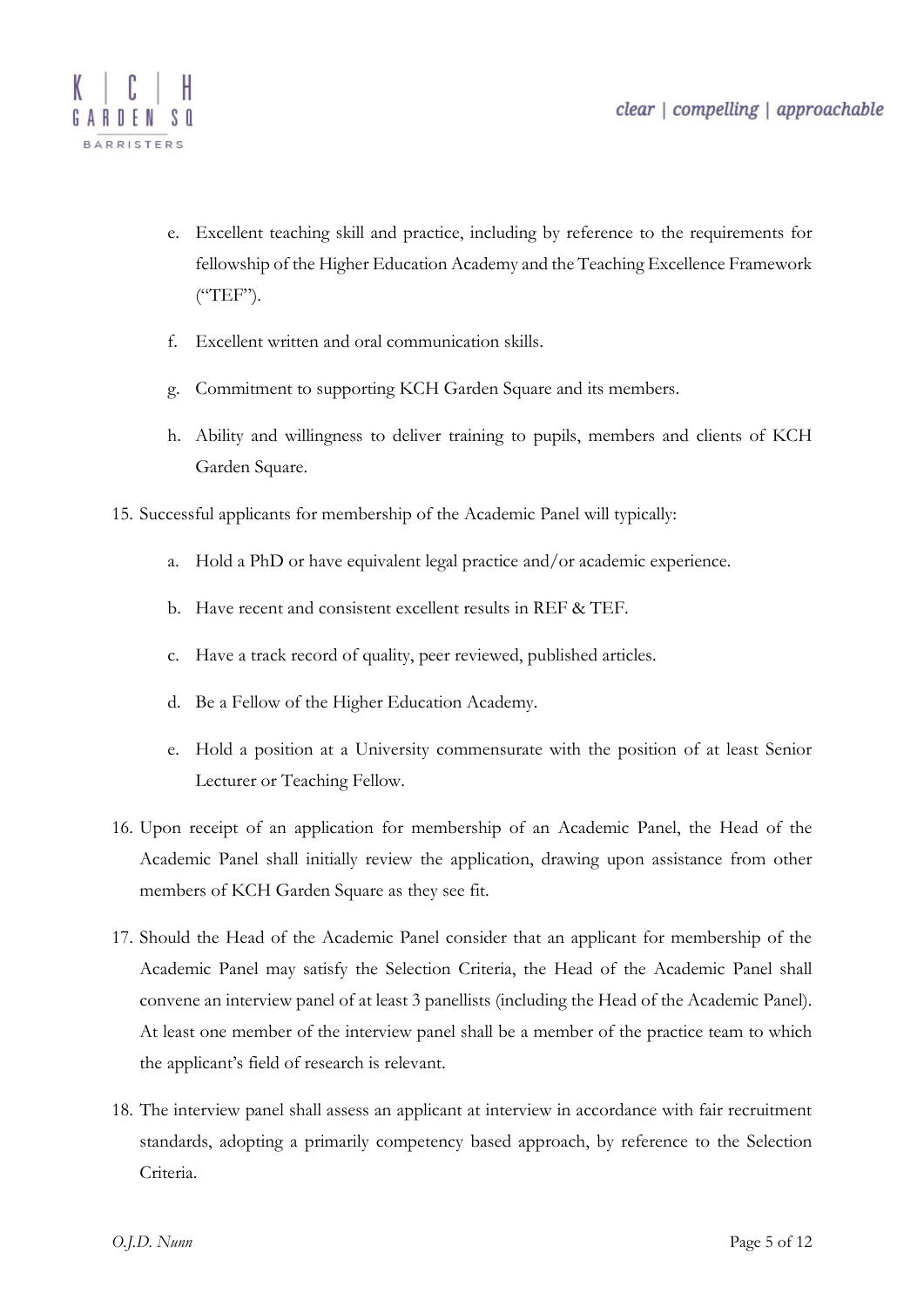

- 19. Should the interview panel and Head of the Academic Panel consider that an applicant meets the Selection Criteria, the Head of the Academic Panel shall make a recommendation to KCH Garden Square's board of directors for appointment of that applicant to the Academic Panel.
- 20. The rebuttable presumption is that the board of directors will follow the Head of the Academic Panel's recommendation as to appointment or rejection of an applicant.
- 21. The board of directors' decision as to whether or not to accept the Head of the Academic Panel's recommendation will be final.

#### **APPOINTMENT**

- 22. Appointment to the Academic Panel is subject to the Academic complying with the requirements of membership, below.
- 23. Appointment to the Academic Panel does not constitute a contract of employment between KCH Garden Square and the Academic.
- 24. Appointment to the Academic Panel is for a period of 2 years. Upon application by an Academic to the Head of the Academic Panel, that appointment may be renewed for a further period of 2 years, at the Head of the Academic Panel's absolute discretion, their decision upon such an application being final.
- 25. There is no limit to the number of occasions upon which an appointment can be renewed.
- 26. An Academic may resign their membership of the Academic Panel on 7 days' written notice to the Head of the Academic Panel.
- 27. The Head of the Academic Panel, and/or KCH Garden Square's board of directors may terminate an Academic's membership of the Academic Panel on 7 days' written notice, at their absolute discretion. Such a decision to so terminate membership will be final.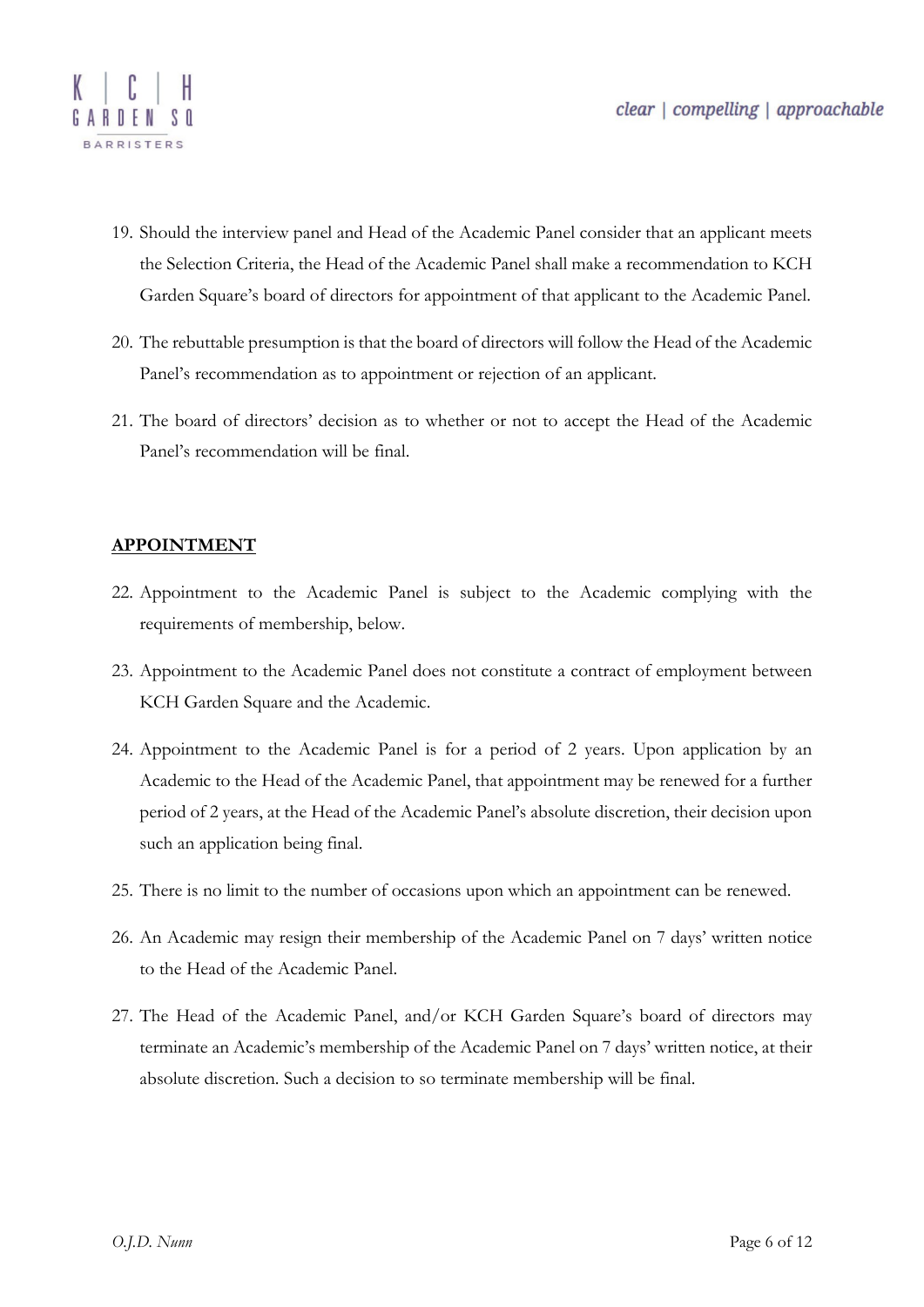

- 28. Upon appointment to the Academic Panel, an Academic must comply with all terms, conditions and policies applicable to members of KCH Garden Square, and the requirements of membership of the Academic Panel as detailed within this policy, as in force from time to time.
- 29. Members of the Academic Panel must carry on their business and conduct themselves in accordance with the BSB Handbook and Code of Conduct, as in force from time to time.
- 30. Members of the Academic Panel may participate in CPD and other training events, arranged through and delivered by members of KCH Garden Square, including training provided for the benefit of pupils, providing the organisers/deliverers of such CPD and/or training consent.
	- a. Such consent will not unreasonably be refused but will typically be withheld if the training involves dealing with case material of sensitive/confidential nature, or if the training in question is designed to be delivered to a specific individual or individuals.
- 31. Members of the Academic Panel may draw upon their experience within KCH Garden Square as part of any application for cross qualification/entry to the Bar, made to the BSB.
- 32. Academics are welcome to participate in social events at KCH Garden Square, including but not limited to internal events, dinners and attendance at Law Society dinners.
- 33. Upon appointment to the Academic Panel, Academics become part of the wider, collegiate KCH Garden Square 'family' and are encouraged/at liberty to participate in chambers life accordingly.

#### **REQUIREMENTS OF MEMBERSHIP OF THE ACADEMIC PANEL**

- 34. It is a condition of membership of the Academic Panel that Academics comply with the requirements of membership, as detailed herein.
- 35. Academics must comply with all matters contained within this policy document, including paragraphs 8, 28 & 29, above.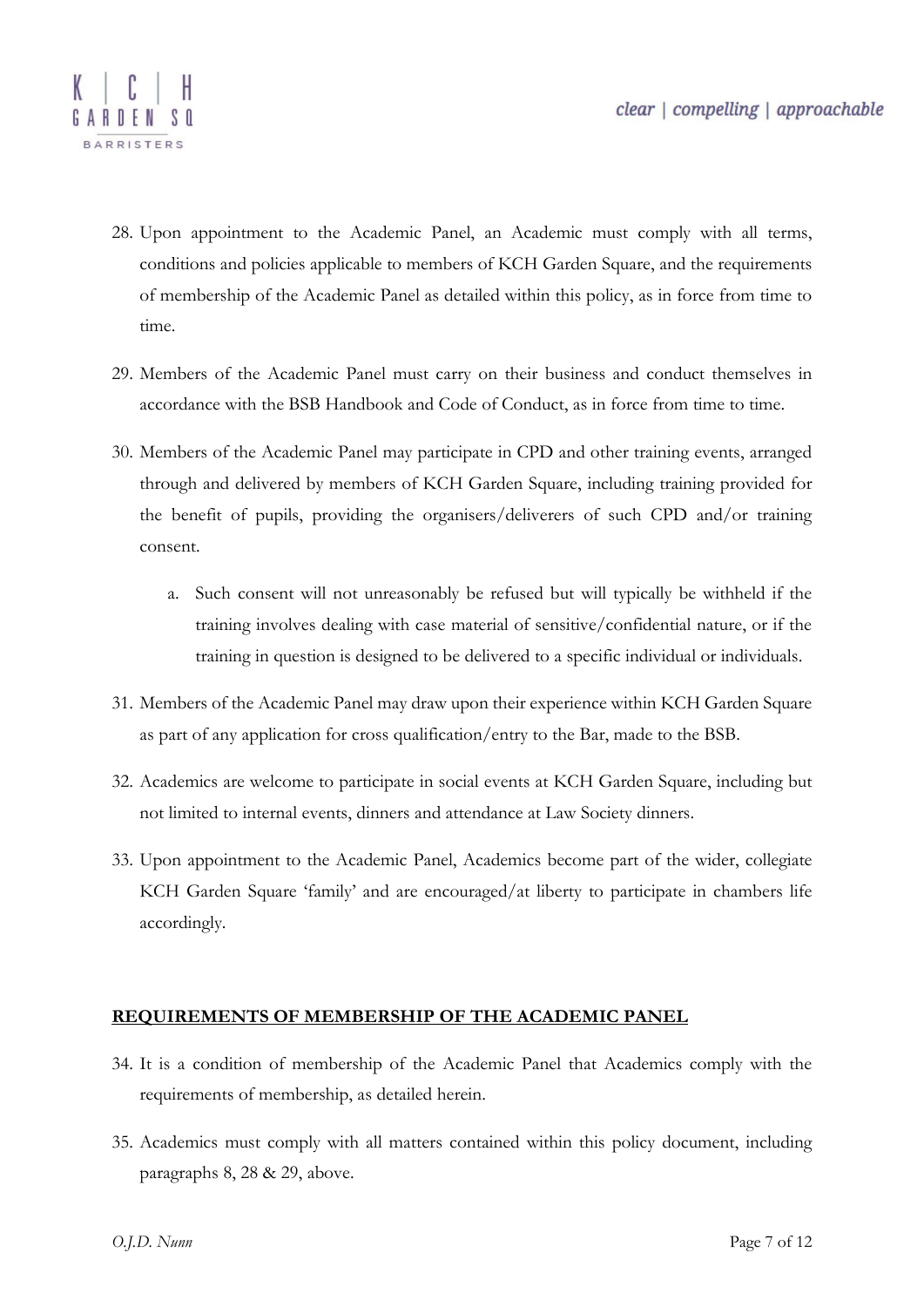

- 36. Academics must, at least once every 12 months, deliver a CPD training event, seminar or lecture of at least 1 hour duration, for the benefit of KCH Garden Square's members, pupils, Academics and/or staff.
	- a. It is presumed that such an event would be 'face to face' but may be held remotely or on a 'hybrid' basis with the consent of the Head of the Academic Panel.
	- b. Such an event should be relevant to the Academic's research areas and/or practice areas of KCH Garden Square.
- 37. Academics must also write at least one short article every 12 months for publication upon KCH Garden Square's website.
	- a. Such an article should be relevant to the Academic's research area and/or practice areas of KCH Garden Square.
	- b. Such articles will typically be at least 1,500 words in length.

#### **ACADEMICS' WORK THROUGH KCH GARDEN SQUARE**

38. Academics are exempt from paying rent to KCH Garden Square at the prevailing monthly rate. Any fee paid work undertaken through KCH Garden Square is subject to fees being collected by, and commission at the prevailing rate chargeable to members being retained by, KCH Garden Square, as detailed herein.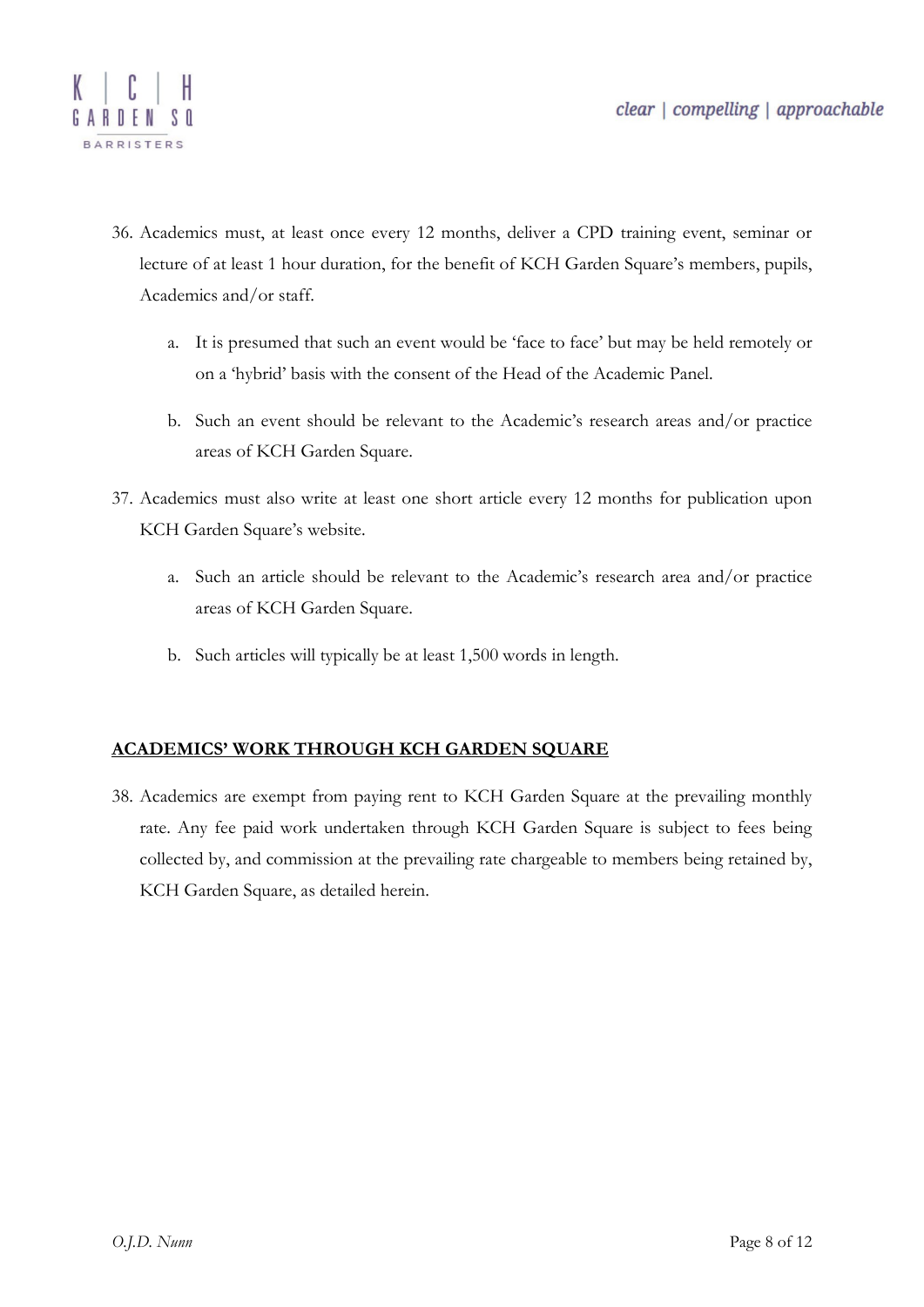

- 39. Academics may accept fee paid work, such as providing written opinions, through KCH Garden Square.
	- a. In doing so, Academics must comply with paragraph 8 of this policy, above and insofar as appropriate, ensure they have a policy of professional indemnity insurance in place which provides a suitable level of cover, which will typically be at least  $\ell$ 1,000,000.
	- b. Such opinions should not constitute legal advice, but may provide hypothetical academic based answers to posed scenarios, whether based on real world events or otherwise.
	- c. Opinions must be academic in nature, including but not limited to, guidance on research materials and process in certain areas.
- 40. Academics may provide (and are encouraged to provide) training to clients through KCH Garden Square on a paid or unpaid basis. Academics may make use of KCH Garden Square's resources, including venue space and remote conferencing facilities, when delivering training through KCH Garden Square.
- 41. Where such training is to be fee paid, fees will be collected by KCH Garden Square and will be subject to commission at the prevailing rate in force, from time to time, as charged on the fees of members and pupils of KCH Garden Square.
	- a. Members, pupils, staff and Academics of KCH Garden Square will be exempt from paying any attendance fee for training provided by an Academic through KCH Garden Square.
- 42. Training materials produced should bear KCH Garden Square's logo. Support and guidance on materials, format and venue for such training will be available from the Head of the Academic Panel.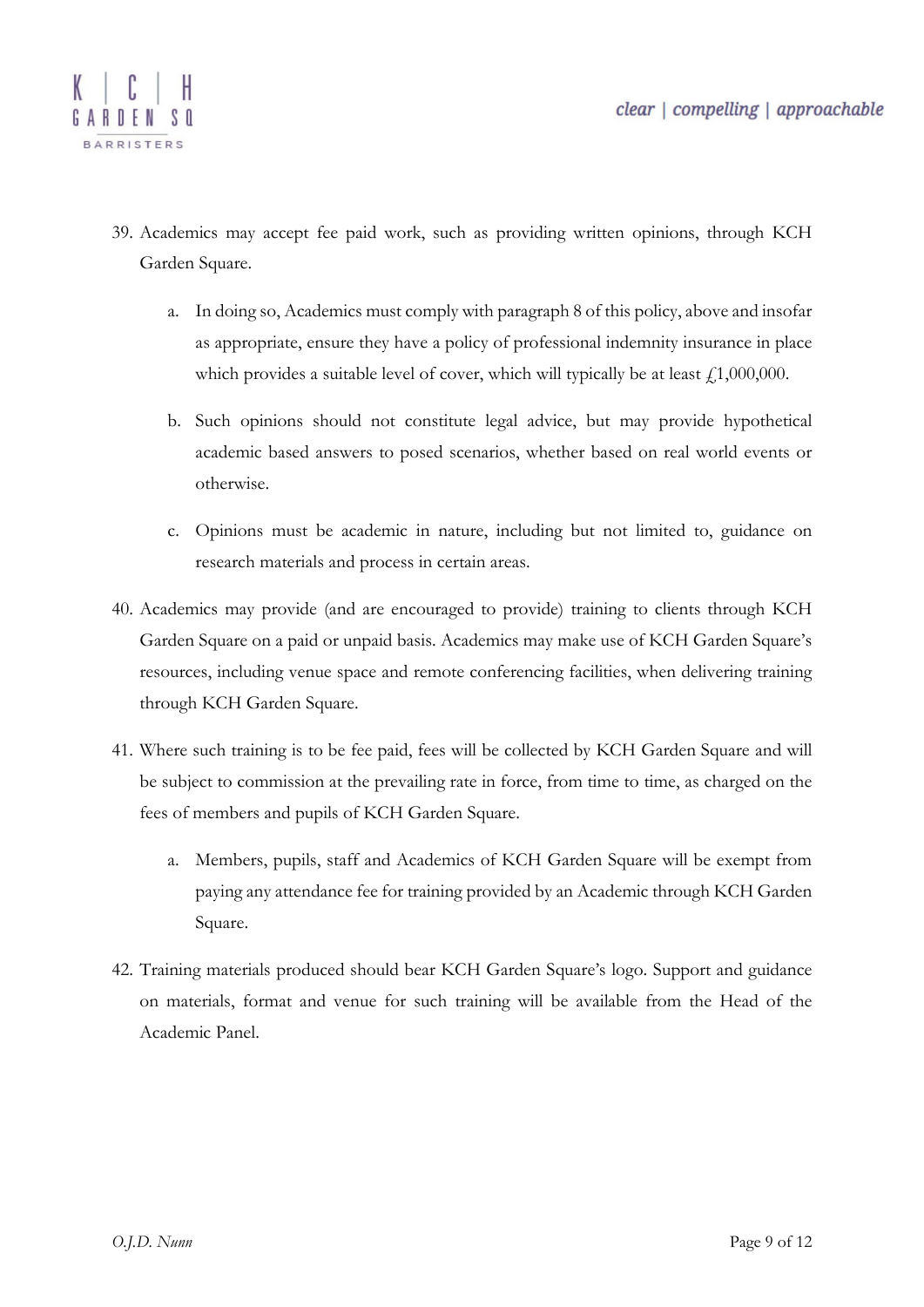

- 43. It is expected that Academics will offer support to members, pupils and/or staff of KCH Garden Square upon request. Such support will typically involve a short oral or written conversation, offering brief guidance on an academic point or research question.
	- a. For example, a member may call an Academic for a suggestion as to a research resource which could be consulted for a specific problem. Alternatively, a member may ask for some guidance on recent caselaw developments in a certain area.
	- b. It is expected that such a brief discussion would typically warrant no more than 15 minutes or so.
- 44. Where any more than a brief conversation would be warranted, members, pupils and/or staff together with the Academic in question are at liberty to discuss a work share arrangement, including a fee share, proportionate to the amount of work/research the Academic is requested to undertake.
	- a. An Academic is under no obligation to accept such an arrangement or embark upon a work share arrangement.
	- b. In the event a work share arrangement is entered into, the fees to be shared with the Academic will be collected by KCH Garden Square and be subject to commission at the prevailing rate in force from time to time.
- 45. Members, pupils and staff at KCH Garden Square must not take advantage of Academics on the Academic Panel, or expect to be able to use the Academic Panel as a 'free research resource'.
- 46. Members and Academics should expect a work and fee sharing arrangement to be required where the work done/research guidance offered by an Academic amounts to any more than the equivalent of collegiate discussion between colleagues, as one may expect from a discussion between two barristers in chambers.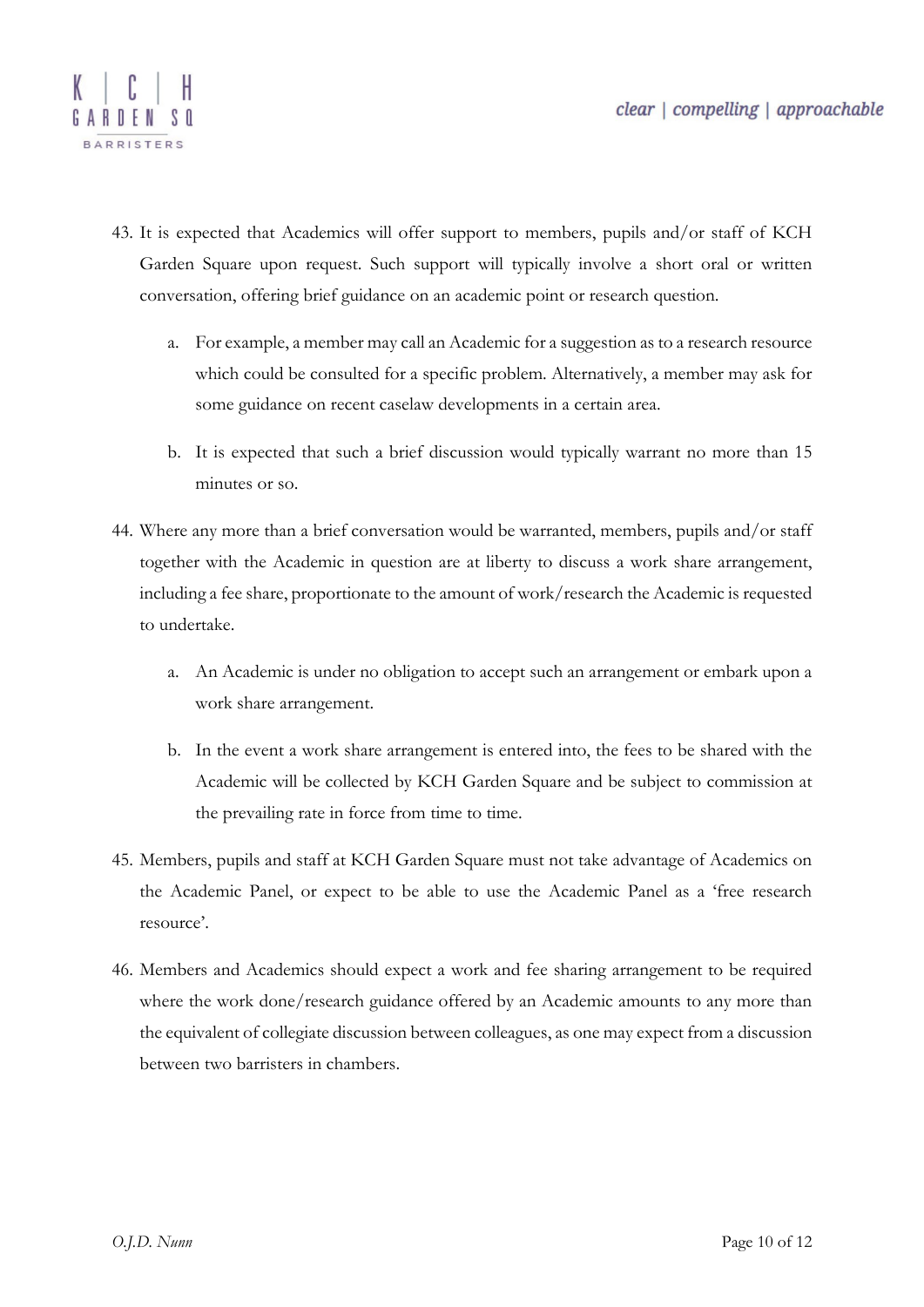

- 47. Academics may decline to provide any advice or guidance at their discretion.
- 48. Academics may request members and pupils of KCH Garden Square to participate in careers and employability events at their academic institutions. Members and pupils are encouraged to accede to such requests, insofar as their availability and professional commitments allow.

DATED: June 2022